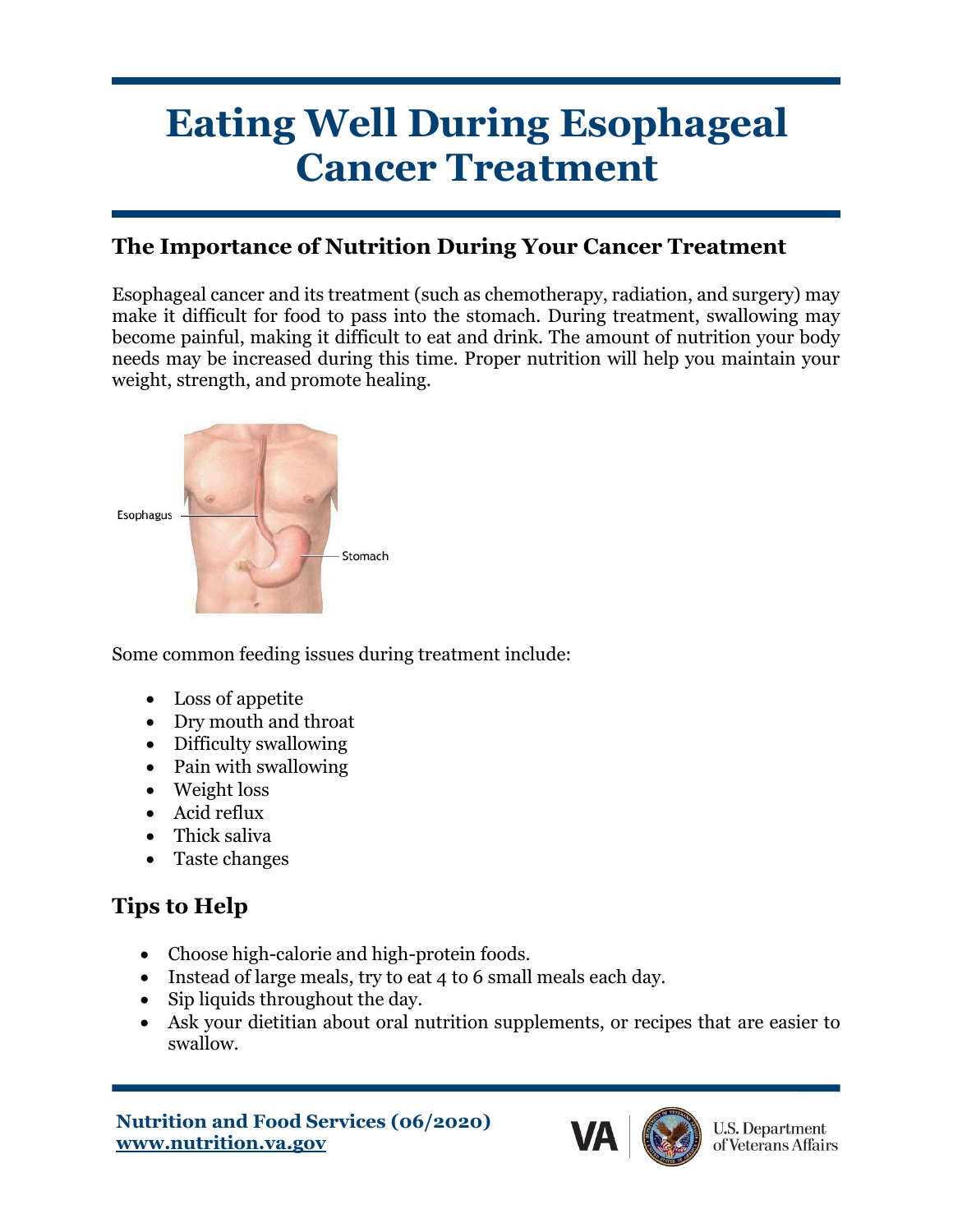- When possible, choose a diet high in plant-based foods. This includes fruits, vegetables, whole grains, and legumes.
- Eat slowly and chew your food thoroughly.
- Sit up while eating and remain upright for 2-3 hours after meals.
- Limit spicy foods, acidic foods and caffeinated beverages



# **Helpful Cooking Tips**

- Try baking, boiling, and sautéing foods for softer textures.
- Puree your foods. First cook the food as needed and then blend with a small amount of liquid.
- Soften your foods with gravies or sauces.
- Add healthy plant oils to foods to improve texture and add calories (avocado, coconut, olive, grapeseed, flax oil).
- Cook in batches and freeze leftovers for future meals.

# **Hydration**

It is important to drink water throughout the day to maintain good hydration and recover from chemotherapy and/or radiation therapy. Water should be your main source of hydration. Aim for 64 fluid ounces (8 cups) per day or as directed by your medical team.

To help you increase your fluid intake, try:

- Taking small sips of water throughout the day
- Drinking water after meals
- Drinking diluted fruit or vegetable juice



**U.S. Department** of Veterans Affairs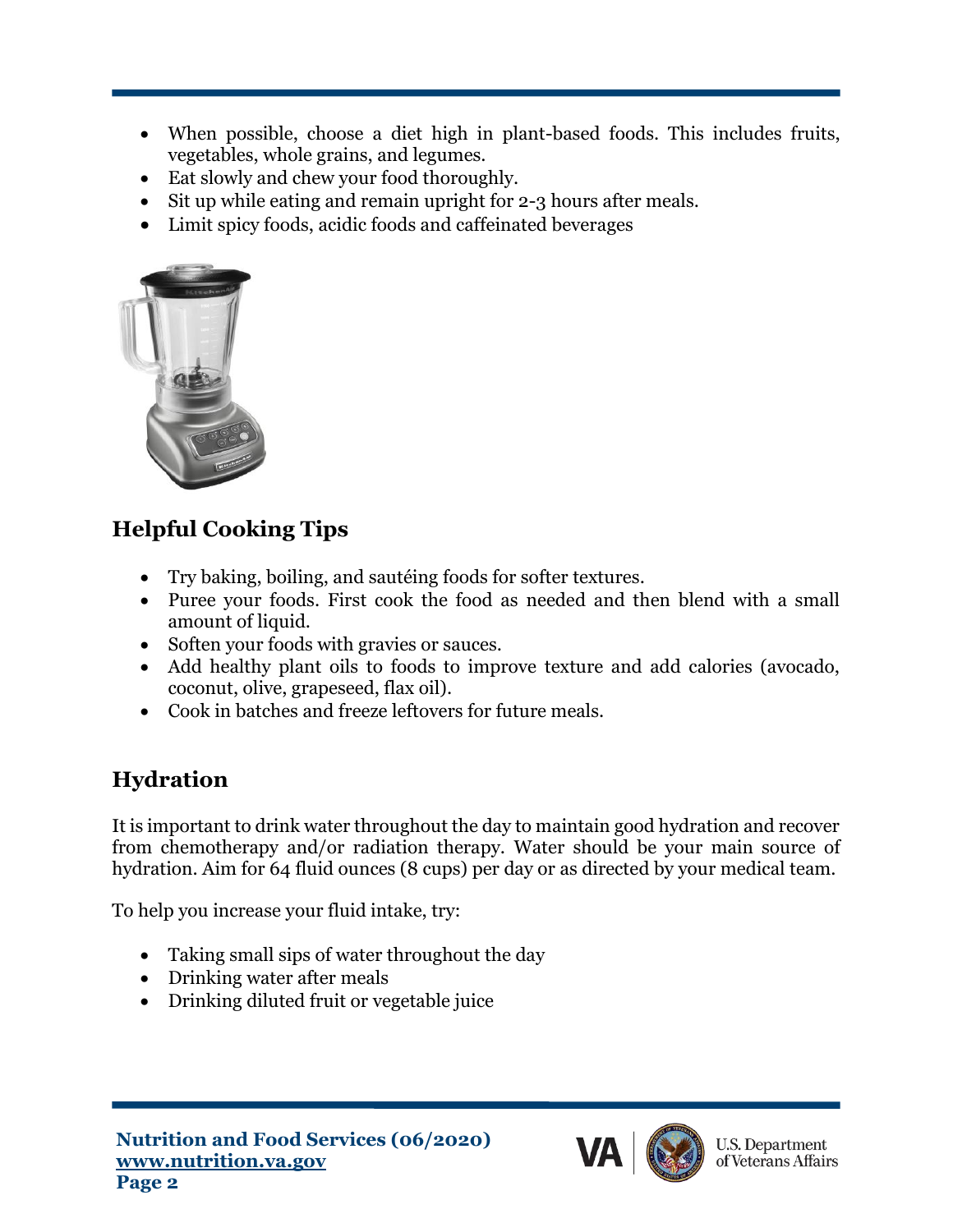- Sip on unsweetened caffeine-free tea
- Carry a water bottle with you for easy access

# **Foods to Add into Your Diet**

## **High Protein Foods**

Protein will help your body repair itself, aid in recovery time and strengthen your immunity. If you have trouble chewing or swallowing, try strained baby food or pureeing your own meat. Prioritize plant-based protein sources when possible to provide beneficial fibers, vitamins, minerals, and to reduce inflammation.



Examples of high protein foods include:

- Tofu *(plant-based)*
- Mashed or pureed beans *(plant-based)*
- Nuts and nut butters *(plant-based)*
- Pureed or ground skinless turkey or chicken
- Pureed or ground lean red meat (92% lean)
- Flakey fish such as salmon or tuna (mixed with mayo or yogurt, can puree if needed)
- Eggs or egg substitute (scrambled or pureed)
- Cottage cheese
- Yogurt (especially Greek yogurt)



**U.S. Department** of Veterans Affairs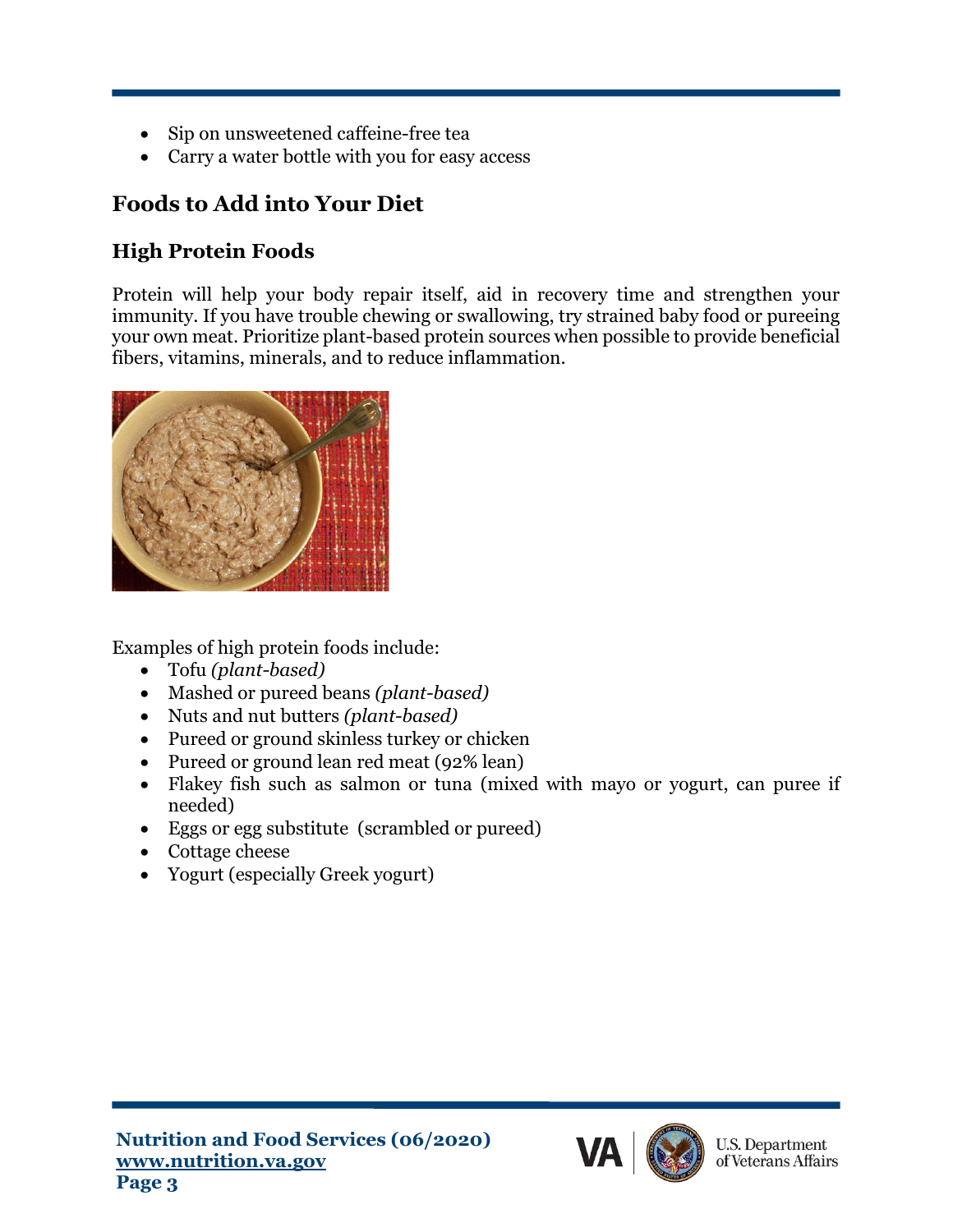#### **Vegetables**

Boil, steam, or microwave vegetables until soft and then puree in a blender if needed. You may be able to swallow soft-cooked, finely chopped vegetables as well, but use caution. Consider adding pureed vegetables to creamy soups or smoothies for more variety and extra vitamins and minerals.



Examples of non-starchy vegetables include:

- Leafy greens
- Beets
- Carrots
- Cauliflower
- Broccoli
- Squash
- Cabbage
- Green beans
- Zucchini
- Mushrooms

## **Fruit**

Choose fresh fruits, baby food fruit or canned fruit (packed in light syrup or natural juice). Puree in a blender, if needed. Some soft or mashed fruits may also be easy to swallow but use caution. Limit fruit juices as they often contain added sugars and lack healthy fiber.



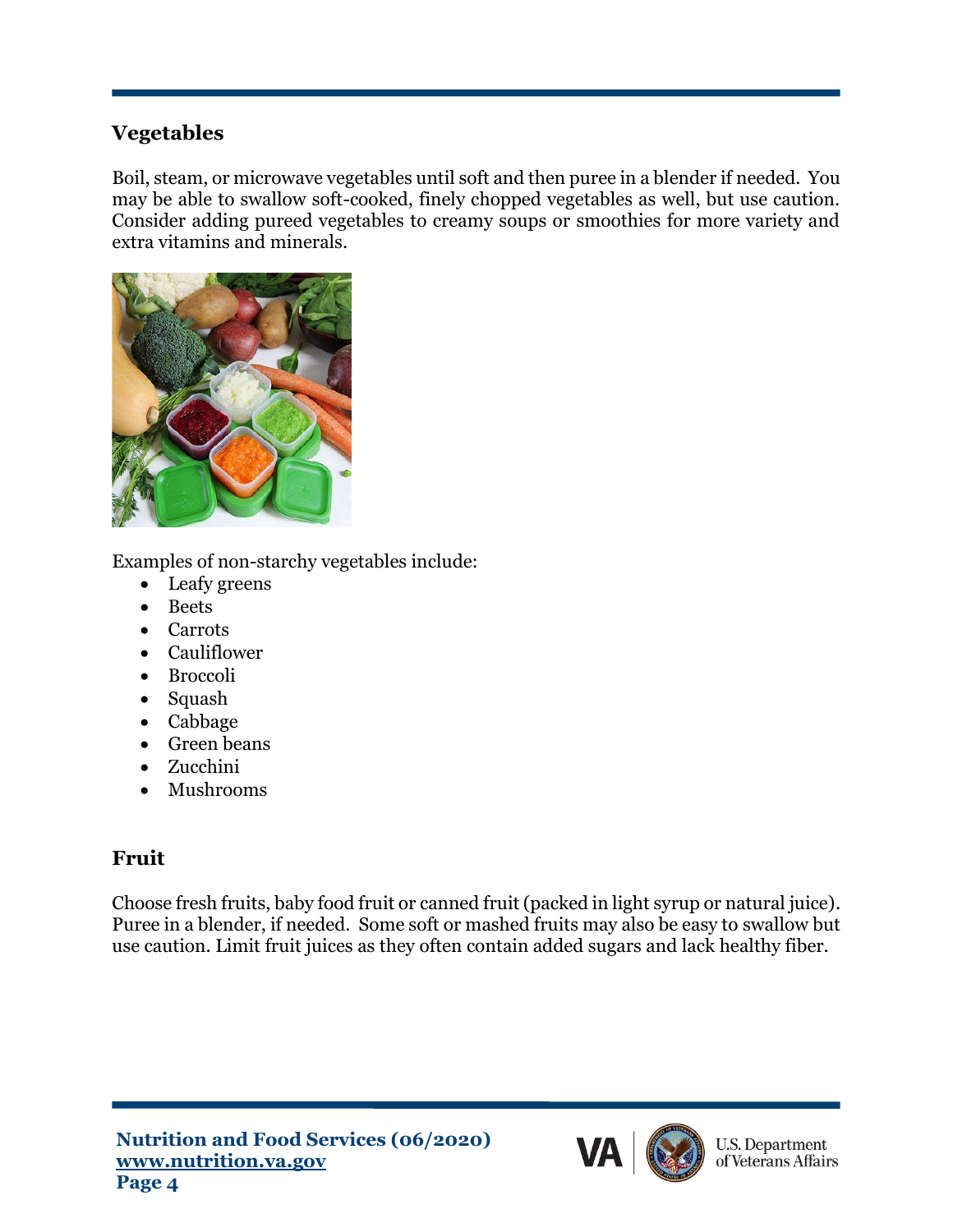Examples of soft, easy-to-eat fruit include:

- Applesauce
- Peaches
- Pears
- Blueberries
- Strawberries
- Bananas
- Mangos
- Plums
- Fruit cocktail

## **Milk/Dairy Products**

Dairy products can be a great way to add calories and protein to your diet. Choose full-fat dairy products such as whole milk, whole milk cheeses, and whole milk yogurt. Dairy products make great bases for high-calorie, high-protein smoothies or milkshakes. If you are lactose intolerant or limiting dairy, choose alternative milk products. When choosing alternative dairy products, remember to choose products that provide plenty of protein.

Examples of dairy and dairy-alternative products include:

- Whole milk, soymilk or Lactose-free milk
- Pudding
- Greek yogurt or soy-based yogurt
- Ice cream
- Cheese
- Cream cheese
- Cottage cheese
- Coconut milk (unsweetened canned)
- Kefir

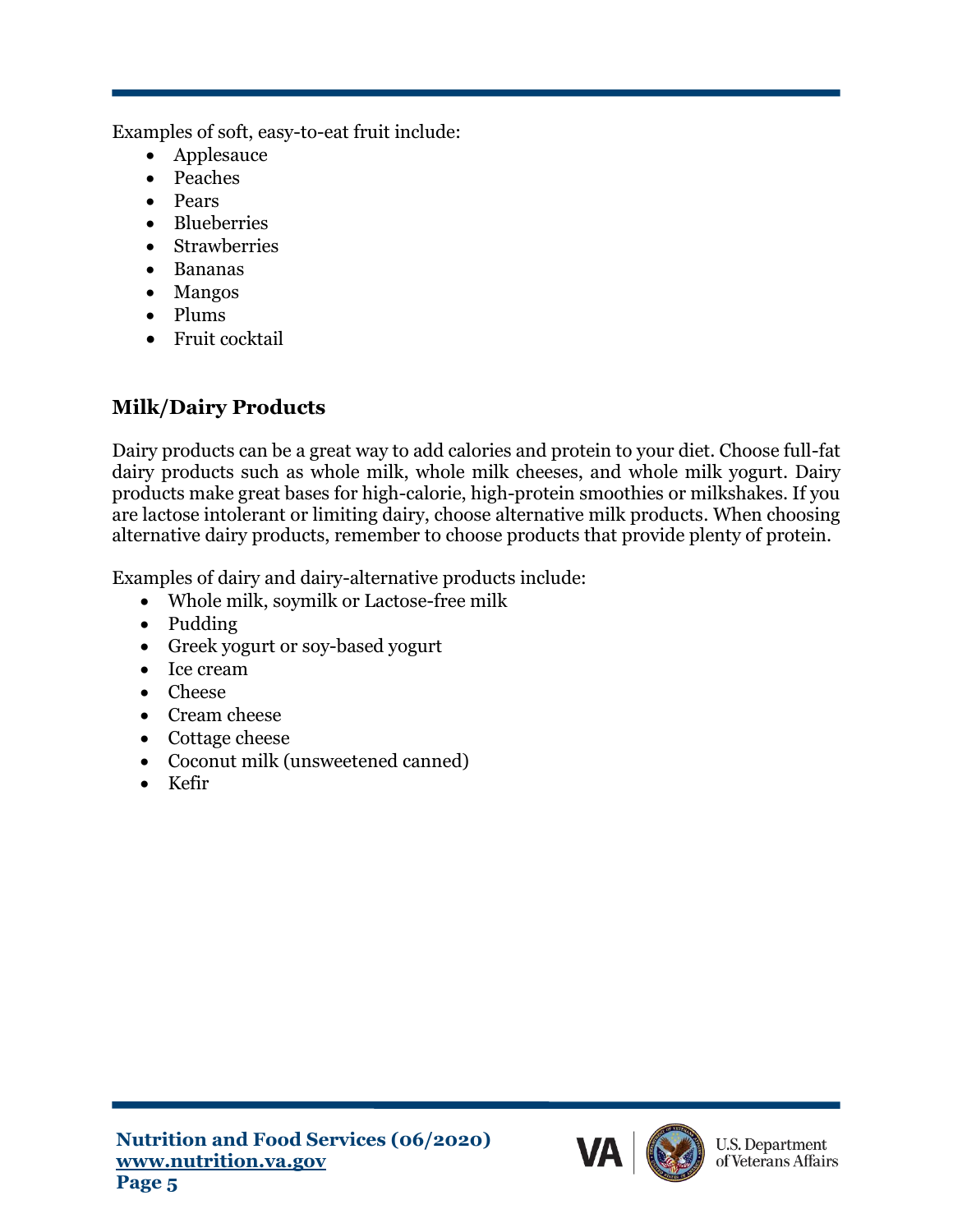#### **Starch**

Starches provide a great source of energy for your body. You may be able to tolerate softcooked or pureed starches. Choose whole grains (oatmeal, brown rice, whole grain pastas) over refined grains (white rice, white pastas) when possible.



Examples of healthy starches include:

- Cooked cereals (oatmeal, cream of wheat)
- Unsweetened dry cereal (corn flakes, rice cereal) well-moistened with milk
- Potatoes (mashed, boiled, baked)
- Creamed corn
- Whole wheat pasta
- Gluten-free pastas (brown rice, lentil, chickpea)
- Mashed or pureed beans, peas, or lentils

#### **Nuts & Seeds**

Nuts and seeds are high in calories, healthy fats, and protein, and make great snacks or additions to any meal.

Examples of ways to use nuts and seeds include:

- Add nut butters such as peanut butter, almond butter, cashew butter, or sunflower butter to oatmeal and smoothies
- Make chia seed pudding
- Add shaved almonds to oatmeal
- Add ground flaxseed to cooked cereals, smoothies